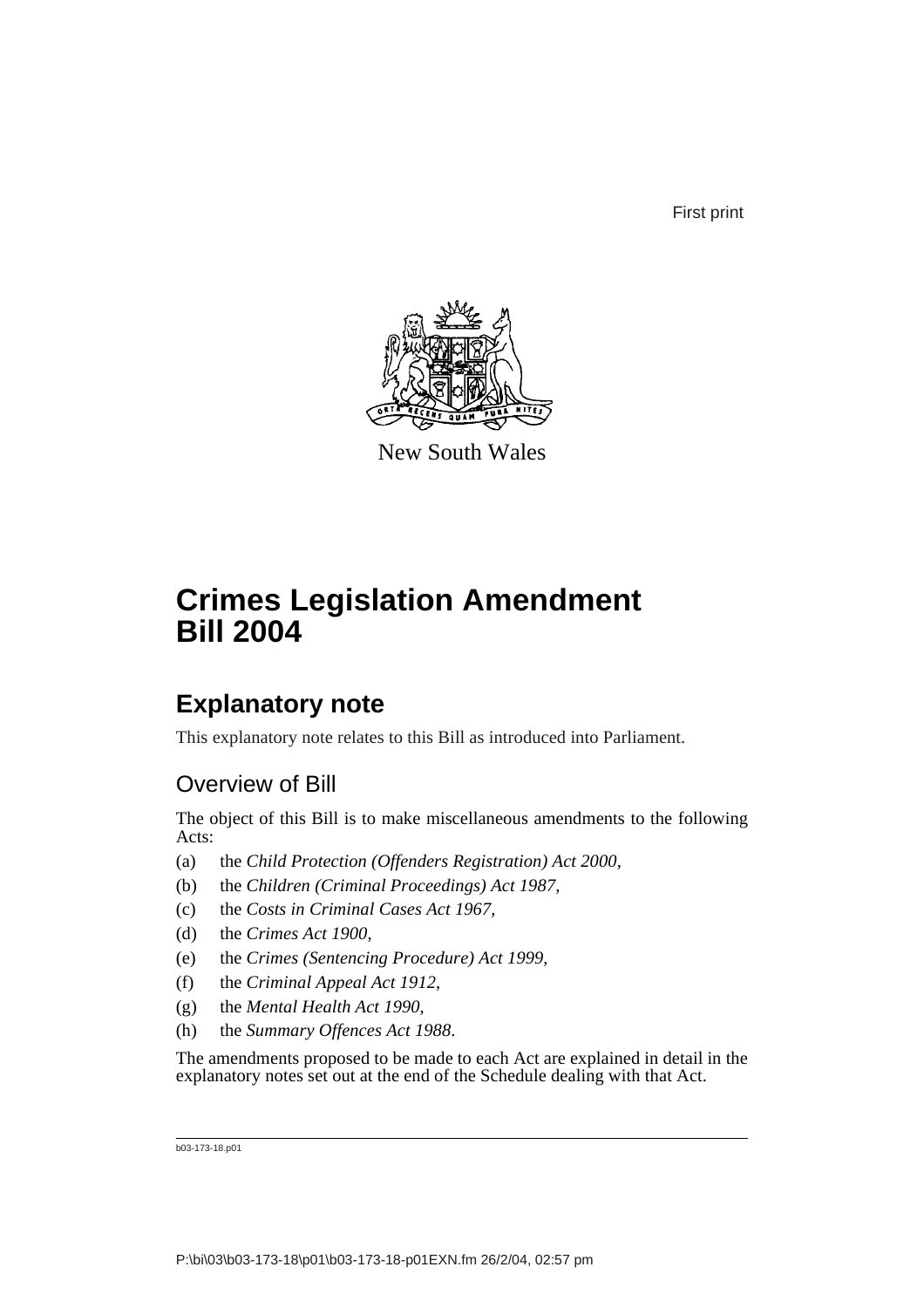Explanatory note

# Outline of provisions

**Clause 1** sets out the name (also called the short title) of the proposed Act.

**Clause 2** provides for the commencement of the proposed Act on the date of assent.

**Clause 3** is a formal provision that gives effect to the amendments to the Acts set out in Schedules 1–8.

**Clause 4** provides that matter appearing under the heading "Explanatory note" in a Schedule to the proposed Act does not form part of the proposed Act.

Explanatory note page 2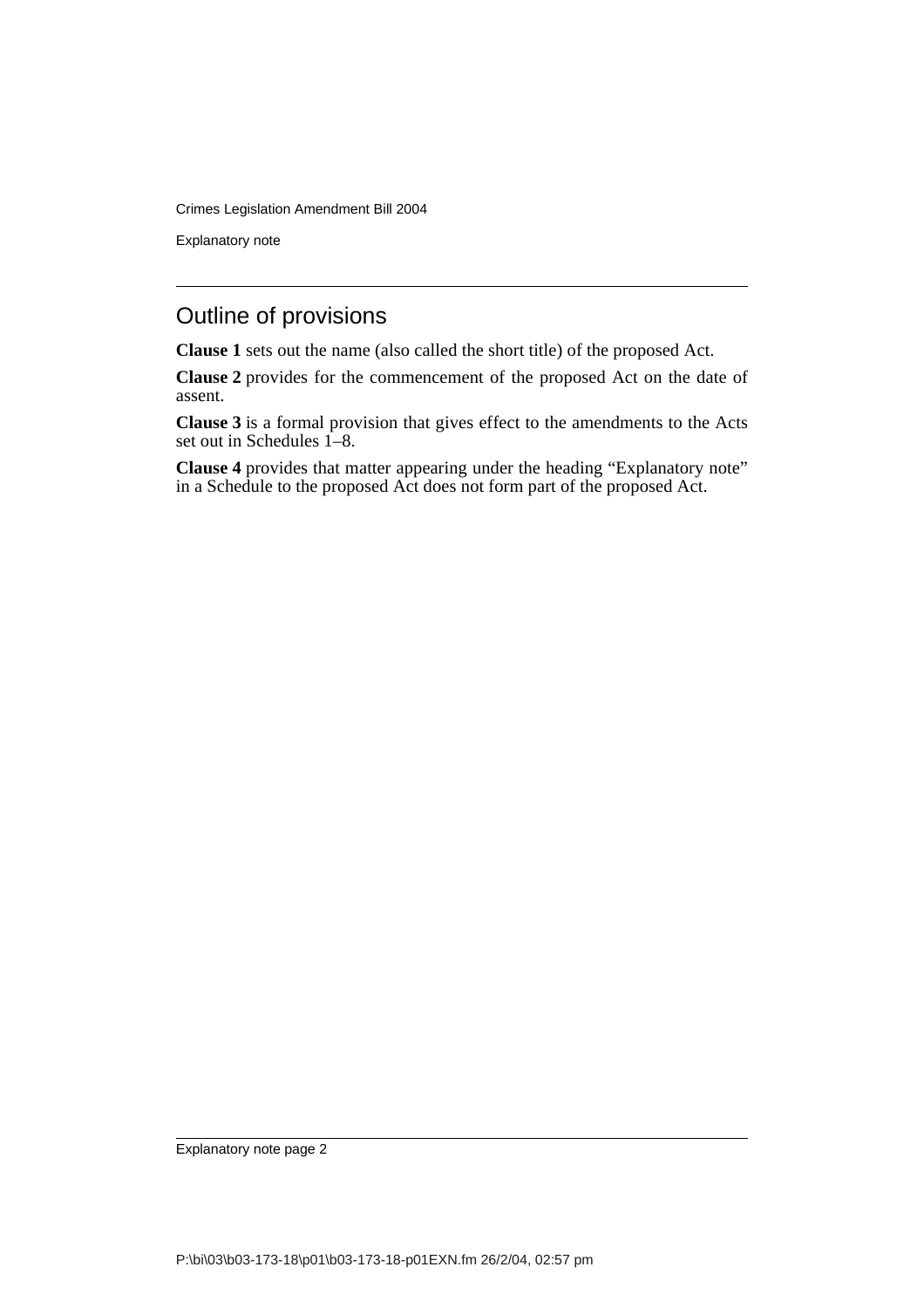First print



New South Wales

# **Crimes Legislation Amendment Bill 2004**

# **Contents**

|            |                                                                          | Page |
|------------|--------------------------------------------------------------------------|------|
| 1          | Name of Act                                                              | 2    |
| 2          | Commencement                                                             | 2    |
| 3          | Amendment of Acts                                                        | 2    |
| 4          | <b>Explanatory notes</b>                                                 | 2    |
| Schedule 1 | Amendment of Child Protection (Offenders Registration) Act<br>2000 No 42 | 3    |
| Schedule 2 | Amendment of Children (Criminal Proceedings) Act 1987<br>No 55           | 4    |
| Schedule 3 | Amendment of Costs in Criminal Cases Act 1967 No 13                      | 5    |
| Schedule 4 | Amendment of Crimes Act 1900 No 40                                       | 6    |
| Schedule 5 | Amendment of Crimes (Sentencing Procedure) Act 1999<br>No 92             | 9    |
| Schedule 6 | Amendment of Criminal Appeal Act 1912 No 16                              | 10   |
| Schedule 7 | Amendment of Mental Health Act 1990 No 9                                 | 11   |
| Schedule 8 | Amendment of Summary Offences Act 1988 No 25                             | 12   |

b03-173-18.p01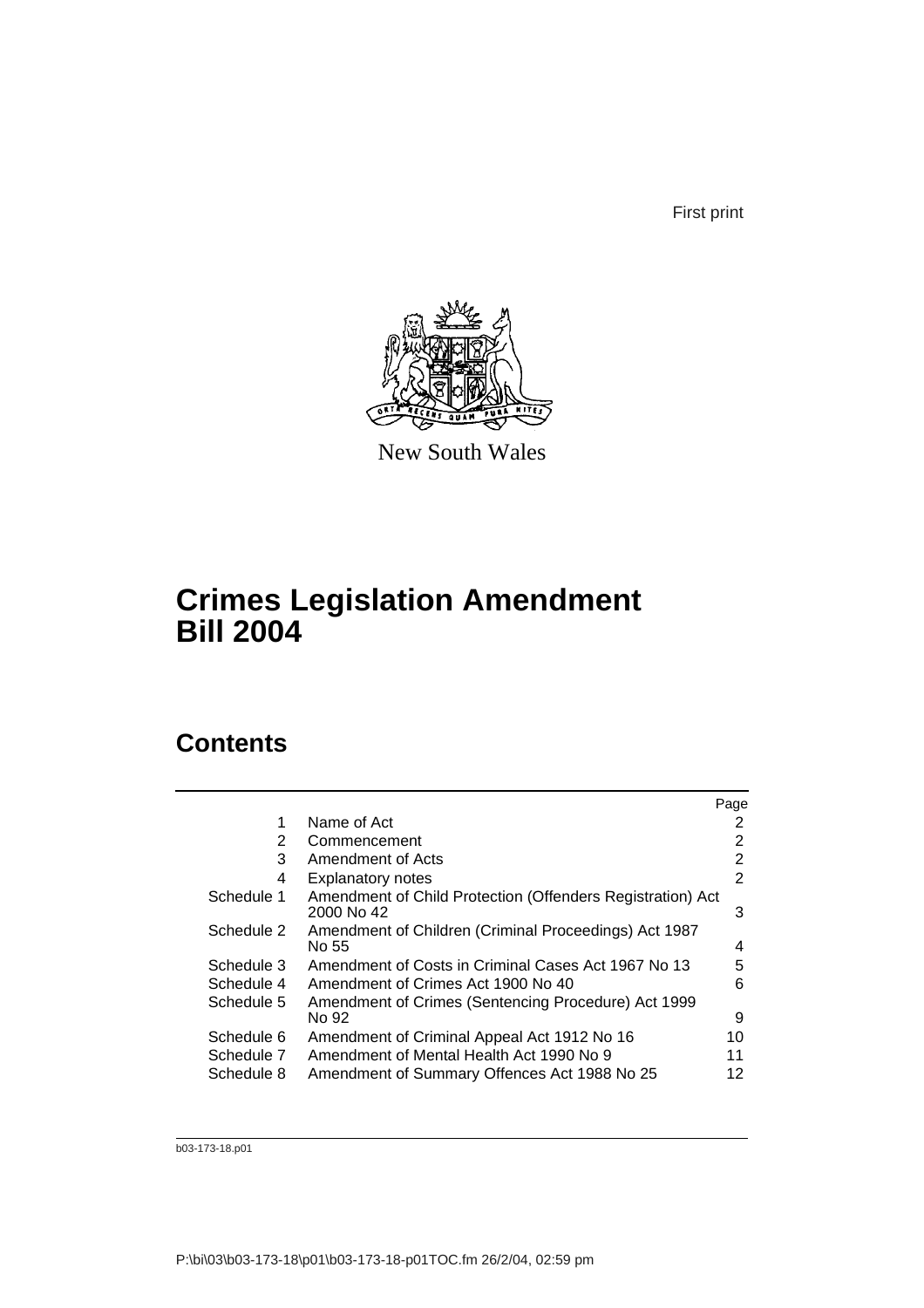**Contents** 

Page

Contents page 2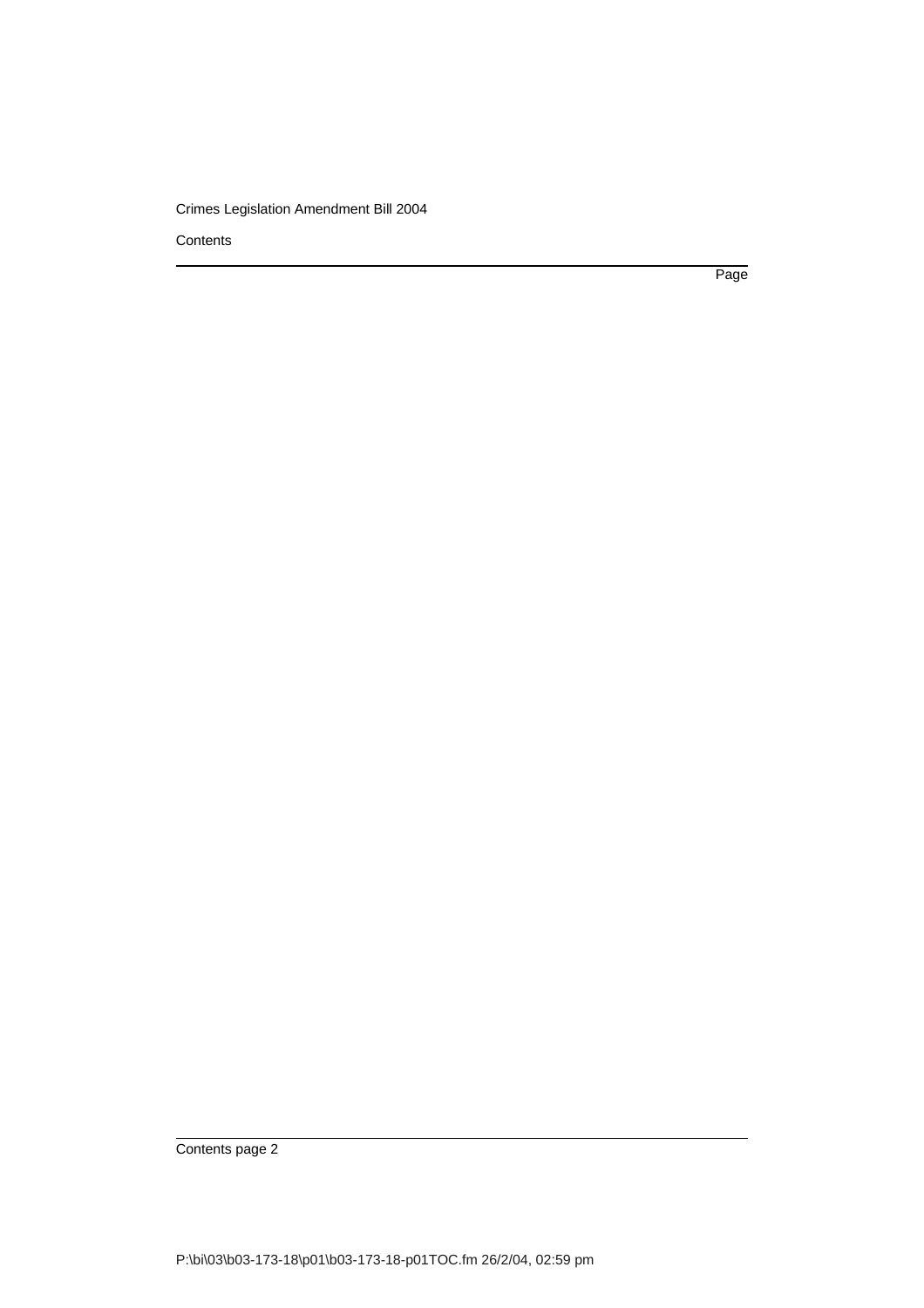

New South Wales

# **Crimes Legislation Amendment Bill 2004**

No , 2004

## **A Bill for**

An Act to amend certain Acts with respect to criminal offences and proceedings for criminal offences; and for other purposes.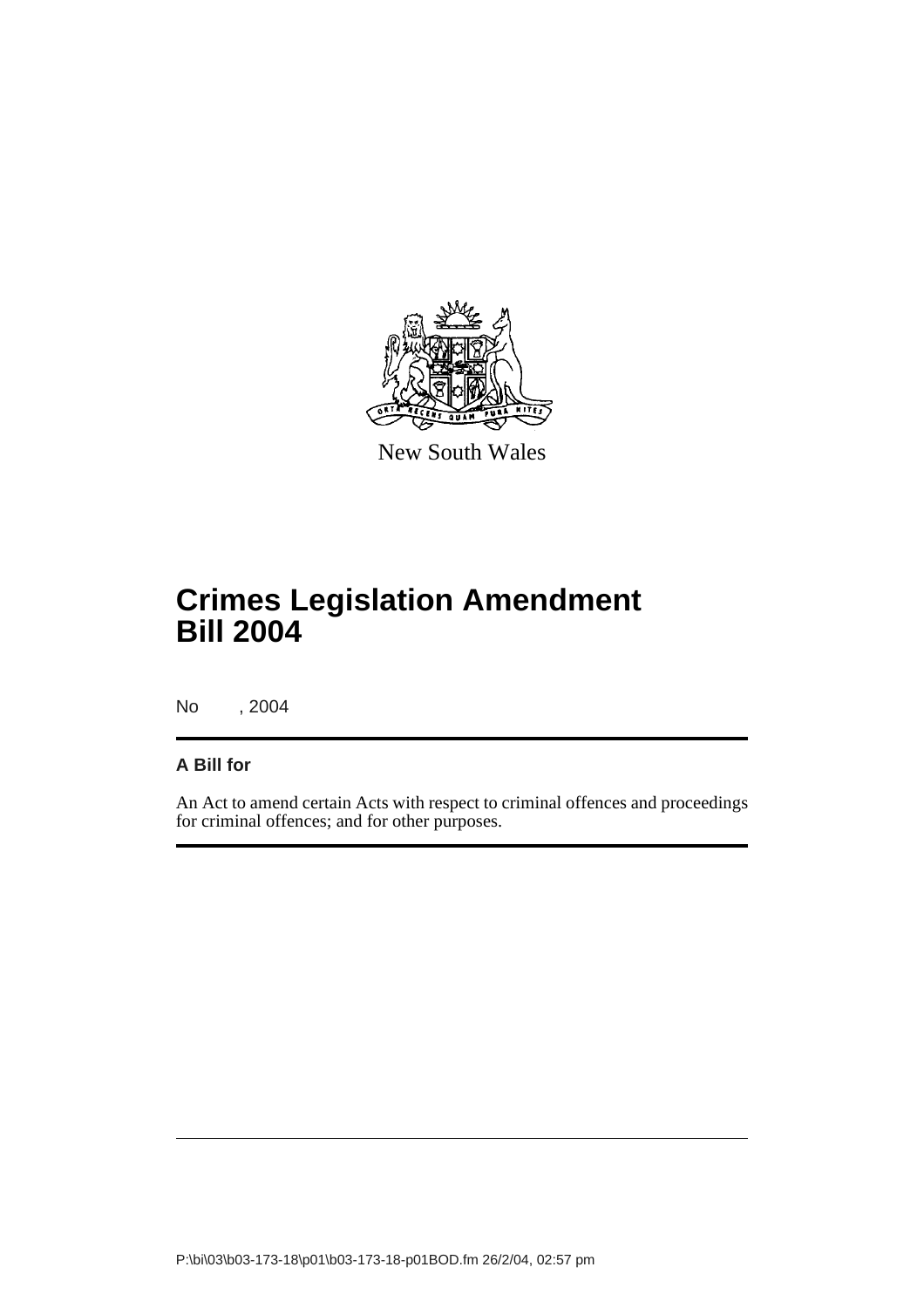<span id="page-5-3"></span><span id="page-5-2"></span><span id="page-5-1"></span><span id="page-5-0"></span>

| The Legislature of New South Wales enacts: |                                                                                                                  |                     |
|--------------------------------------------|------------------------------------------------------------------------------------------------------------------|---------------------|
|                                            | Name of Act                                                                                                      | 2                   |
|                                            | This Act is the Crimes Legislation Amendment Act 2004.                                                           | 3                   |
| $\mathbf{2}$                               | <b>Commencement</b>                                                                                              | 4                   |
|                                            | This Act commences on the date of assent.                                                                        | 5                   |
| 3                                          | <b>Amendment of Acts</b>                                                                                         | 6                   |
|                                            | The Acts specified in Schedules 1–8 are amended as set out in those<br>Schedules.                                | $\overline{7}$<br>8 |
| 4                                          | <b>Explanatory notes</b>                                                                                         | 9                   |
|                                            | Matter appearing under the heading "Explanatory note" in any of<br>the Schedules does not form part of this Act. | 10<br>11            |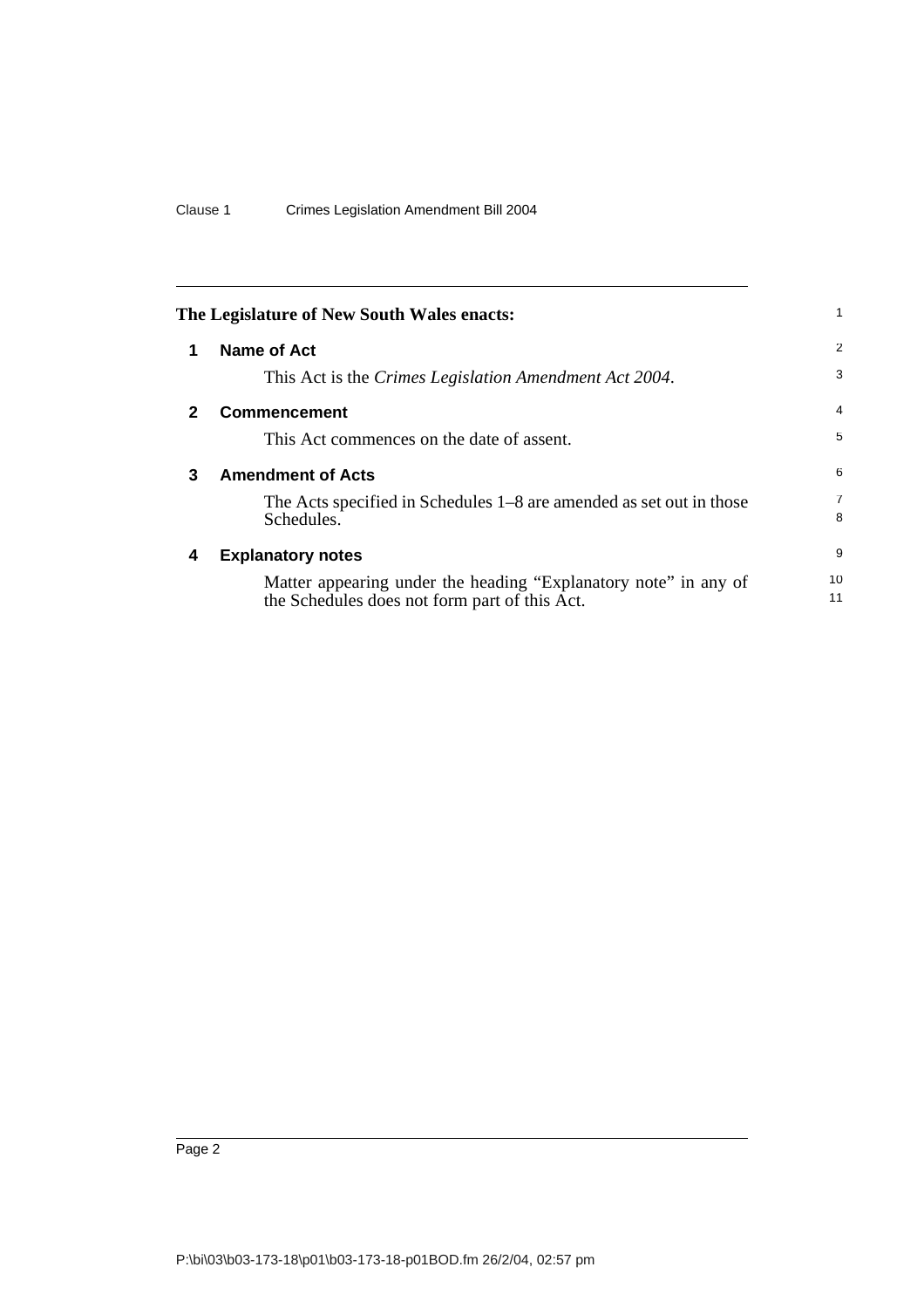Amendment of Child Protection (Offenders Registration) Act 2000 No 42 Schedule 1

# <span id="page-6-0"></span>**Schedule 1 Amendment of Child Protection (Offenders Registration) Act 2000 No 42**

(Section 3)

1 2 3

4

#### **Section 3 Definitions**

Insert after paragraph (d) of the definition of *Class 2 offence* in section 3 (1):

> (d1) an offence under section 21G of the *Summary Offences Act 1988*, where the person who was being filmed as referred to in that section was then a child, or

#### **Explanatory note**

This amendment provides that the offence of filming a child for indecent purposes (part of a new offence arising from the amendment to the Summary Offences Act 1988 set out in Schedule 8) is to be a **Class 2 offence** for the purposes of the Child Protection (Offenders Registration) Act 2000. Consequently, the registration procedures and reporting obligations under that Act will apply to persons found guilty of such an offence.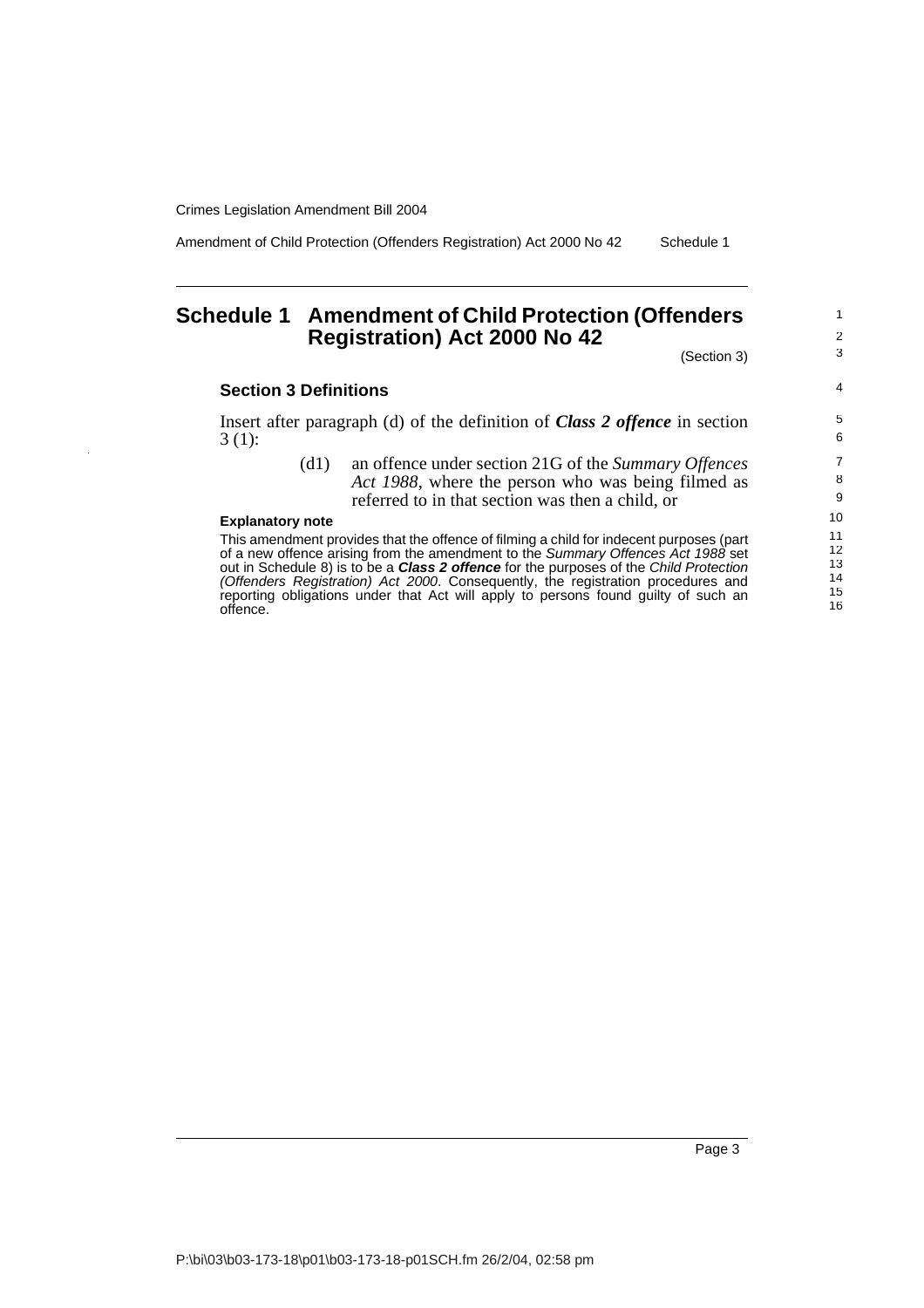Schedule 2 Amendment of Children (Criminal Proceedings) Act 1987 No 55

## <span id="page-7-0"></span>**Schedule 2 Amendment of Children (Criminal Proceedings) Act 1987 No 55**

1 2

|       | (Section 3)                                                                                                                                                                                                                                                                                                                                                                                                    | 3                                |
|-------|----------------------------------------------------------------------------------------------------------------------------------------------------------------------------------------------------------------------------------------------------------------------------------------------------------------------------------------------------------------------------------------------------------------|----------------------------------|
| [1]   | Section 11 Publication and broadcasting of names                                                                                                                                                                                                                                                                                                                                                               | 4                                |
|       | Insert after section 11 $(1)(c)$ :                                                                                                                                                                                                                                                                                                                                                                             | 5                                |
|       | (d)<br>any person who is a brother or sister of a victim of the<br>offence to which the proceedings relate, where that<br>person and the victim were both children when the<br>offence was committed.                                                                                                                                                                                                          | 6<br>$\overline{7}$<br>8<br>9    |
| [2]   | Section 11 (1A) (b)                                                                                                                                                                                                                                                                                                                                                                                            | 10                               |
|       | Insert ", or is deceased," after "child".                                                                                                                                                                                                                                                                                                                                                                      | 11                               |
| $[3]$ | <b>Schedule 2 Savings and transitional provisions</b>                                                                                                                                                                                                                                                                                                                                                          | 12                               |
|       | Insert at the end of clause $1(1)$ :                                                                                                                                                                                                                                                                                                                                                                           | 13                               |
|       | Crimes Legislation Amendment Act 2004, to the extent to<br>which it amends this Act                                                                                                                                                                                                                                                                                                                            | 14<br>15                         |
| [4]   | <b>Schedule 2</b>                                                                                                                                                                                                                                                                                                                                                                                              | 16                               |
|       | Insert at the end of the Schedule, with appropriate Part and clause<br>numbers:                                                                                                                                                                                                                                                                                                                                | 17<br>18                         |
|       | <b>Part</b><br>Provision consequent on enactment of<br><b>Crimes Legislation Amendment Act 2004</b>                                                                                                                                                                                                                                                                                                            | 19<br>20                         |
|       | <b>Publication and broadcasting of names</b>                                                                                                                                                                                                                                                                                                                                                                   | 21                               |
|       | Section 11, as amended by the Crimes Legislation<br>Amendment Act 2004, extends to proceedings commenced<br>before the commencement of those amendments.                                                                                                                                                                                                                                                       | 22<br>23<br>24                   |
|       | <b>Explanatory note</b><br>Item [1] extends the class of persons whose names are not to be published or<br>broadcast in respect of criminal proceedings involving a child.<br>Item [2] extends the prohibition on publishing or broadcasting the name of a child who<br>has been involved in criminal proceedings to a child who is deceased.<br>Items [3] and [4] deal with savings and transitional matters. | 25<br>26<br>27<br>28<br>29<br>30 |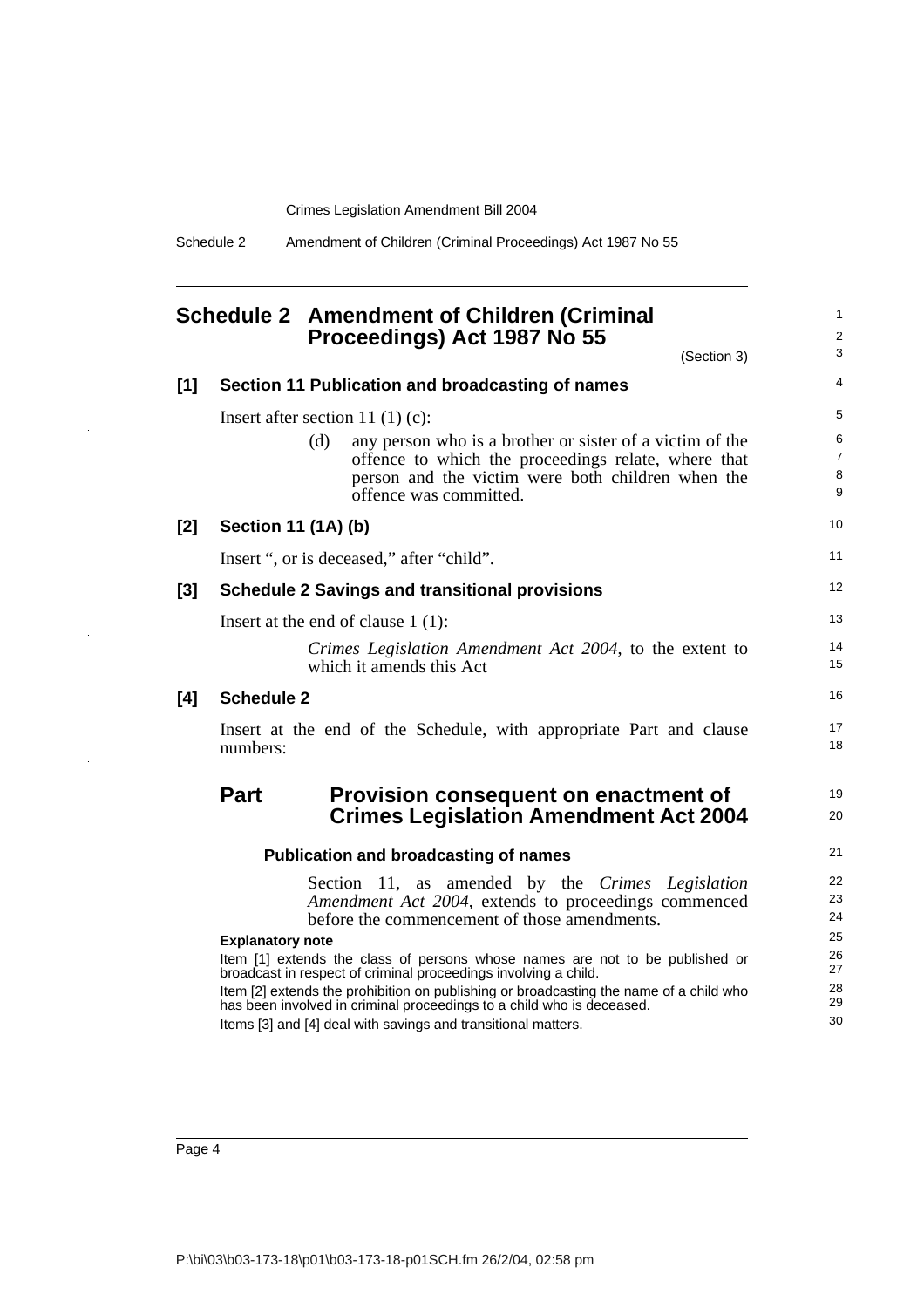Amendment of Costs in Criminal Cases Act 1967 No 13 Schedule 3

<span id="page-8-0"></span>

| <b>Schedule 3 Amendment of Costs in Criminal Cases Act</b><br>1967 No 13                                                                                                                                                                                               | $\overline{2}$                   |
|------------------------------------------------------------------------------------------------------------------------------------------------------------------------------------------------------------------------------------------------------------------------|----------------------------------|
| (Section 3)                                                                                                                                                                                                                                                            | 3                                |
| Section 2 Certificate may be granted                                                                                                                                                                                                                                   | 4                                |
| Insert "a special hearing conducted under section 19 of the <i>Mental Health</i>                                                                                                                                                                                       | 5                                |
| (Criminal Procedure) Act 1990 and also includes" after "includes" in                                                                                                                                                                                                   | 6                                |
| section $2(3)$ .                                                                                                                                                                                                                                                       | $\overline{7}$                   |
| <b>Explanatory note</b>                                                                                                                                                                                                                                                | 8                                |
| This amendment ensures that a certificate for the payment of a defendant's costs can<br>be given in relation to the defendant in a special hearing conducted under section 19<br>of the Mental Health (Criminal Procedure) Act 1990 in the same way as it can be given | 9<br>10<br>11<br>12 <sup>2</sup> |
| in relation to the defendant in a trial being conducted with respect to criminal<br>proceedings generally.                                                                                                                                                             | 13                               |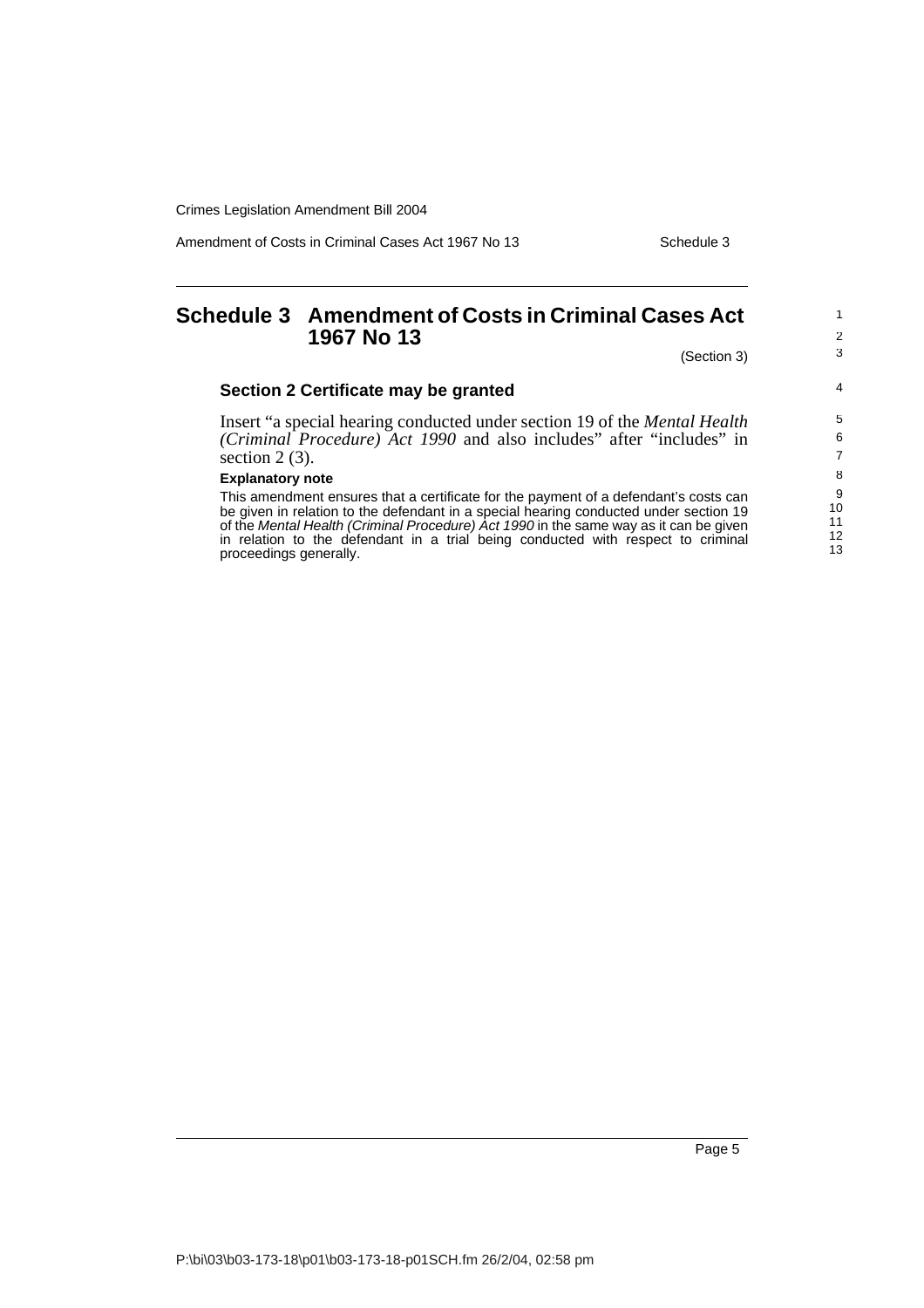Schedule 4 Amendment of Crimes Act 1900 No 40

### <span id="page-9-0"></span>**Schedule 4 Amendment of Crimes Act 1900 No 40**

(Section 3)

1 2 3

13

24

### **[1] Section 52A Dangerous driving: substantive matters**

Insert after section 52A (5) (f):

- (g) the person falling from the vehicle, or being thrown or ejected from the vehicle, while being conveyed in or on the vehicle (whether as a passenger or otherwise),
- (h) an impact between any object (including the ground) and the person, as a consequence of the person (or any part of the person) being or protruding outside the vehicle, while the person is being conveyed in or on the vehicle (whether as a passenger or otherwise).

#### **[2] Section 52B Dangerous navigation: substantive matters**

Insert after section 52B (5) (f):

- (g) the person falling from the vessel, or being thrown or ejected from the vessel, while being conveyed in or on the vessel (whether as a passenger or otherwise),
- (h) an impact between any object (including the water and the ground) and the person, as a consequence of the person (or any part of the person) being or protruding outside the vessel, while the person is being conveyed in or on the vessel (whether as a passenger or otherwise).

#### **[3] Section 80A Sexual assault by forced self-manipulation**

Insert in alphabetical order in section 80A (1):

*circumstances of aggravation* means circumstances in which:

- (a) at the time of, or immediately before or after, the commission of the offence, the alleged offender maliciously inflicts actual bodily harm on the alleged victim or any other person who is present or nearby, or
- (b) at the time of, or immediately before or after, the commission of the offence, the alleged offender threatens to inflict actual bodily harm on the alleged victim or any other person who is present or nearby by means of an offensive weapon or instrument, or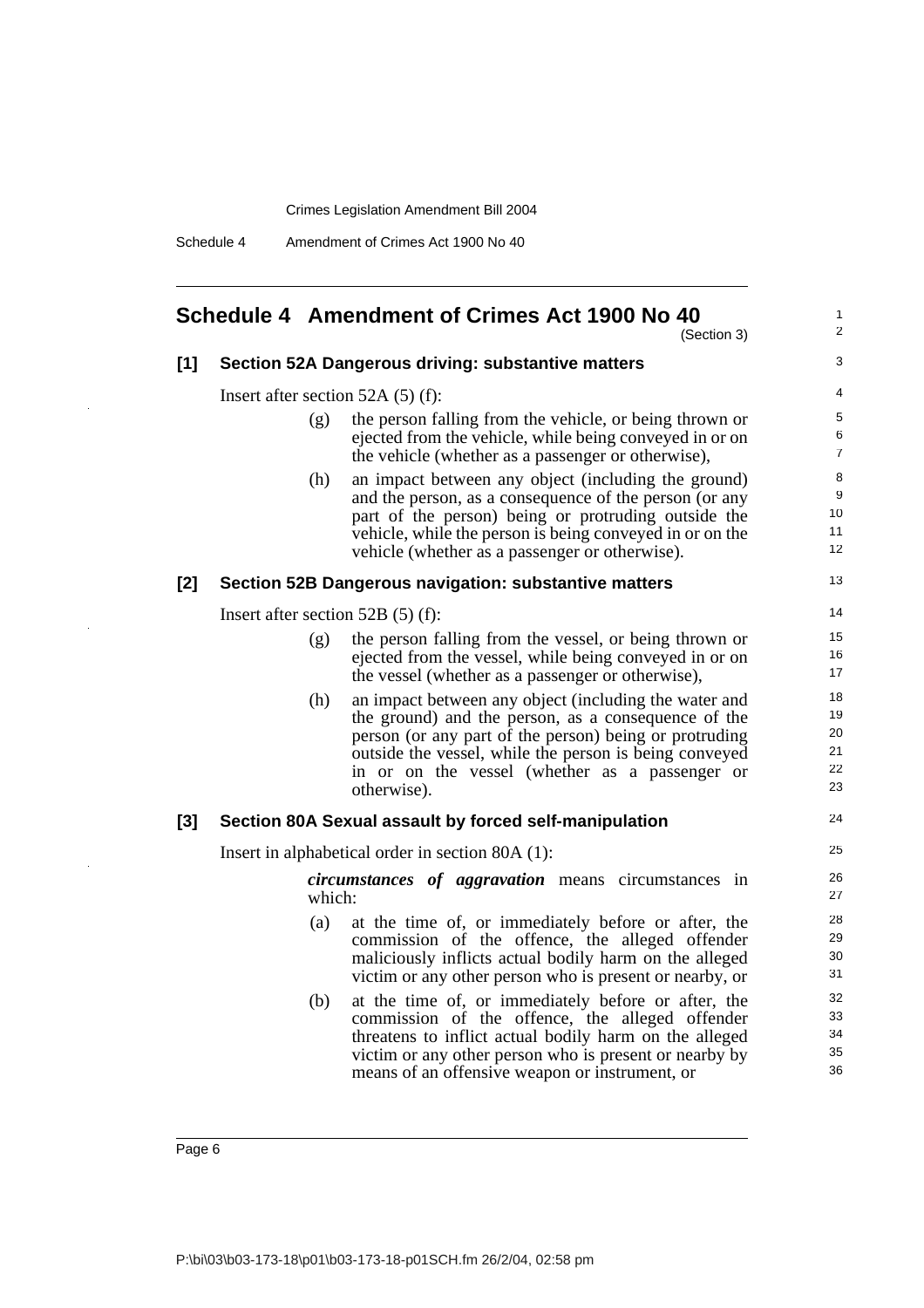Amendment of Crimes Act 1900 No 40 Schedule 4

 $[4]$ 

|     |             | (c)<br>the alleged offender is in the company of another<br>person or persons, or                                   | 1<br>$\overline{2}$ |
|-----|-------------|---------------------------------------------------------------------------------------------------------------------|---------------------|
|     |             | (d)<br>the alleged victim is under the age of 16 years, or                                                          | 3                   |
|     |             | the alleged victim is (whether generally or at the time of<br>(e)                                                   | 4                   |
|     |             | the commission of the offence) under the authority of                                                               | 5                   |
|     |             | the alleged offender, or                                                                                            | 6                   |
|     |             | (f)<br>the alleged victim has a serious physical disability, or                                                     | $\overline{7}$      |
|     |             | the alleged victim has a serious intellectual disability.<br>(g)                                                    | 8                   |
| [4] |             | Section 80A (2) and (2A)                                                                                            | 9                   |
|     |             | Omit section 80A (2). Insert instead:                                                                               | 10                  |
|     | (2)         | Any person who compels another person to engage in self-                                                            | 11                  |
|     |             | manipulation, by means of a threat that the other person could                                                      | 12<br>13            |
|     |             | not reasonably be expected to resist, is liable to imprisonment<br>for 14 years.                                    | 14                  |
|     |             |                                                                                                                     | 15                  |
|     | (2A)        | Any person who compels another person to engage in self-<br>manipulation:                                           | 16                  |
|     |             | (a)<br>by means of a threat that the other person could not                                                         | 17                  |
|     |             | reasonably be expected to resist, and                                                                               | 18                  |
|     |             | in circumstances of aggravation,<br>(b)                                                                             | 19                  |
|     |             | is liable to imprisonment for 20 years.                                                                             | 20                  |
| [5] |             | <b>Eleventh Schedule Savings and transitional provisions</b>                                                        | 21                  |
|     | numbers:    | Insert at the end of the Schedule, with appropriate Part and clause                                                 | 22<br>23            |
|     | <b>Part</b> | <b>Crimes Legislation Amendment Act 2004</b>                                                                        | 24                  |
|     |             | Dangerous driving and dangerous navigation                                                                          | 25                  |
|     | (1)         | Section 52A, as in force immediately before its amendment                                                           | 26                  |
|     |             | by the Crimes Legislation Amendment Act 2004, continues to                                                          | 27<br>28            |
|     |             | apply to circumstances arising before the commencement of<br>that amendment as if that amendment had not been made. | 29                  |
|     | (2)         | Section 52B, as in force immediately before its amendment by                                                        | 30                  |
|     |             | the Crimes Legislation Amendment Act 2004, continues to                                                             | 31                  |
|     |             | apply to circumstances arising before the commencement of<br>that amendment as if that amendment had not been made. | 32<br>33            |
|     |             |                                                                                                                     |                     |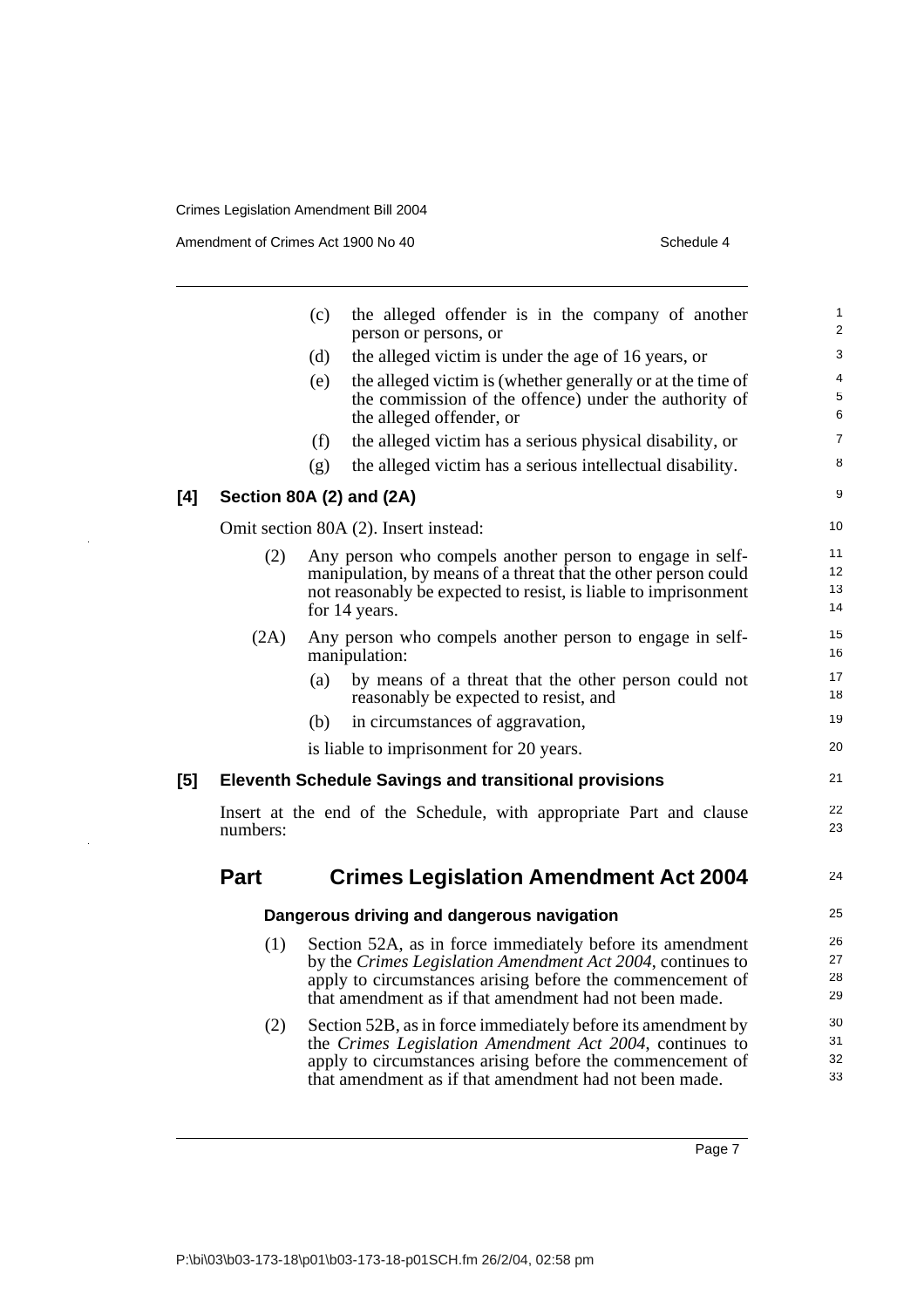Schedule 4 Amendment of Crimes Act 1900 No 40

#### **Sexual assault by forced self-manipulation**

Section 80A, as in force immediately before its amendment by the *Crimes Legislation Amendment Act 2004*, continues to apply to an offence committed before the commencement of those amendments as if those amendments had not been made.

#### **Explanatory note**

Item [1] amends section 52A so as to extend the range of circumstances that can give rise to an offence of dangerous driving occasioning death or grievous bodily harm. Item [2] amends section 52B so as to extend the range of circumstances that can give rise to an offence of dangerous navigation occasioning death or grievous bodily harm. Items [3] and [4] amend section 80A so as to create separate offences of sexual assault by forced self-manipulation and sexual assault by forced self-manipulation in

circumstances of aggravation. **Circumstances of aggravation** are defined in the same way as they are defined in relation to other sexual assaults. One consequence of this similarity is that the penalty of 20 years that currently applies if the victim is under 10 years' old will in future apply if the victim is under 16 years' old.

Item [5] deals with savings and transitional matters.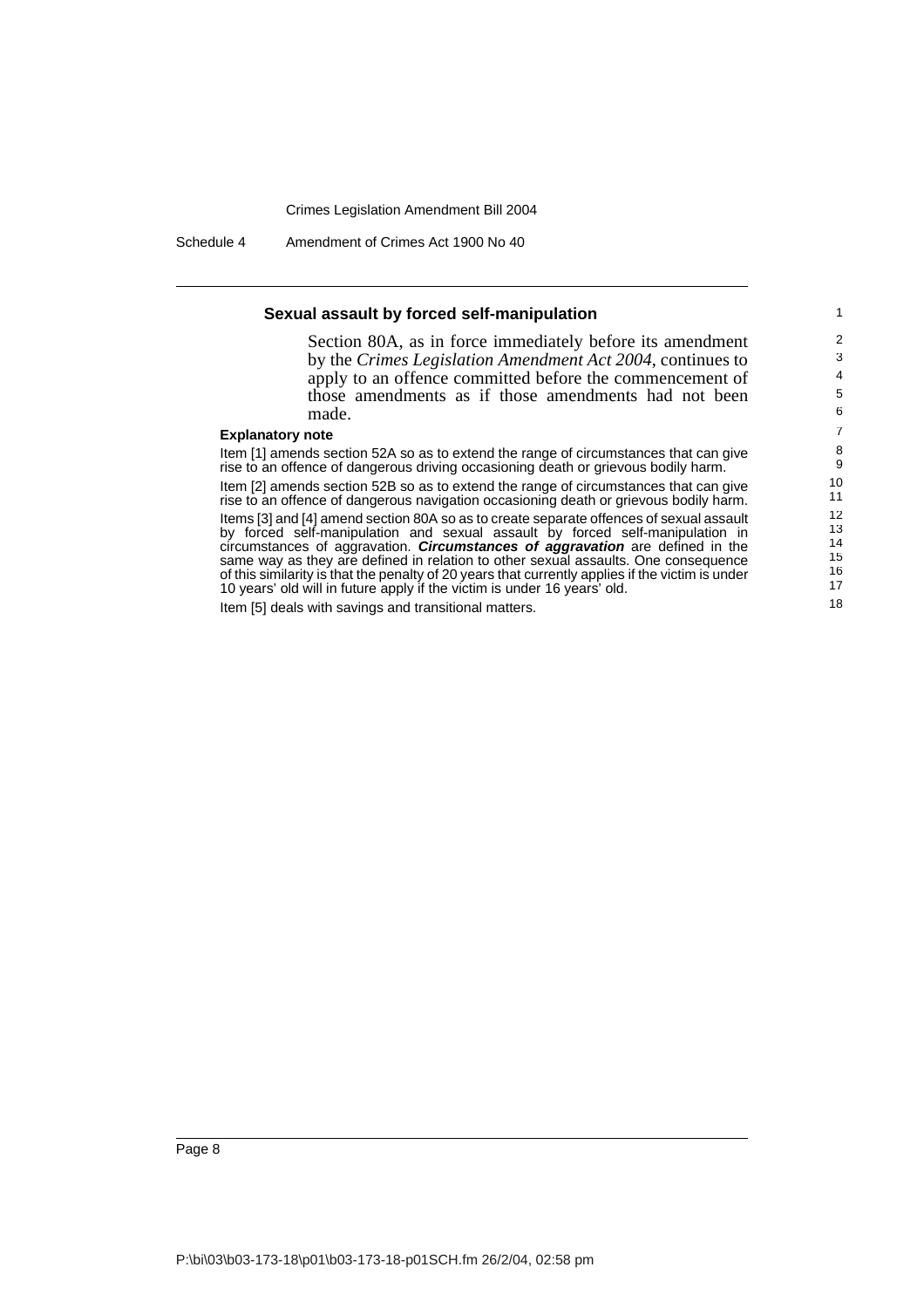Amendment of Crimes (Sentencing Procedure) Act 1999 No 92 Schedule 5

# <span id="page-12-0"></span>**Schedule 5 Amendment of Crimes (Sentencing Procedure) Act 1999 No 92**

1 2

| (Section 3)                                                                                                                                                     | 3              |
|-----------------------------------------------------------------------------------------------------------------------------------------------------------------|----------------|
| <b>Section 100J Functions of Sentencing Council</b>                                                                                                             | 4              |
| Omit section 100J (1) (b). Insert instead:                                                                                                                      | 5              |
| to advise and consult with the Minister in relation to:<br>(b)                                                                                                  | 6              |
| matters suitable for guideline judgments under<br>(1)                                                                                                           | $\overline{7}$ |
| Division 4 of Part 3, and                                                                                                                                       | 8              |
| the submissions to the Court of Criminal Appeal<br>(11)                                                                                                         | 9              |
| to be made by the Minister in guideline                                                                                                                         | 10             |
| proceedings,                                                                                                                                                    | 11             |
| <b>Explanatory note</b>                                                                                                                                         | 12             |
| This amendment enables the Sentencing Council to advise and consult with the                                                                                    | 13             |
| Minister administering the Crimes (Sentencing Procedure) Act 1999 in relation to all                                                                            | 14<br>15       |
| matters that are suitable for guideline judgments by the Court of Criminal Appeal, not                                                                          | 16             |
| just in relation to offences (as is currently the case), and in relation to submissions to                                                                      | 17             |
| be made by the Minister in guideline proceedings generally, not just submissions<br>concerning applications for guideline judgments (as is currently the case). | 18             |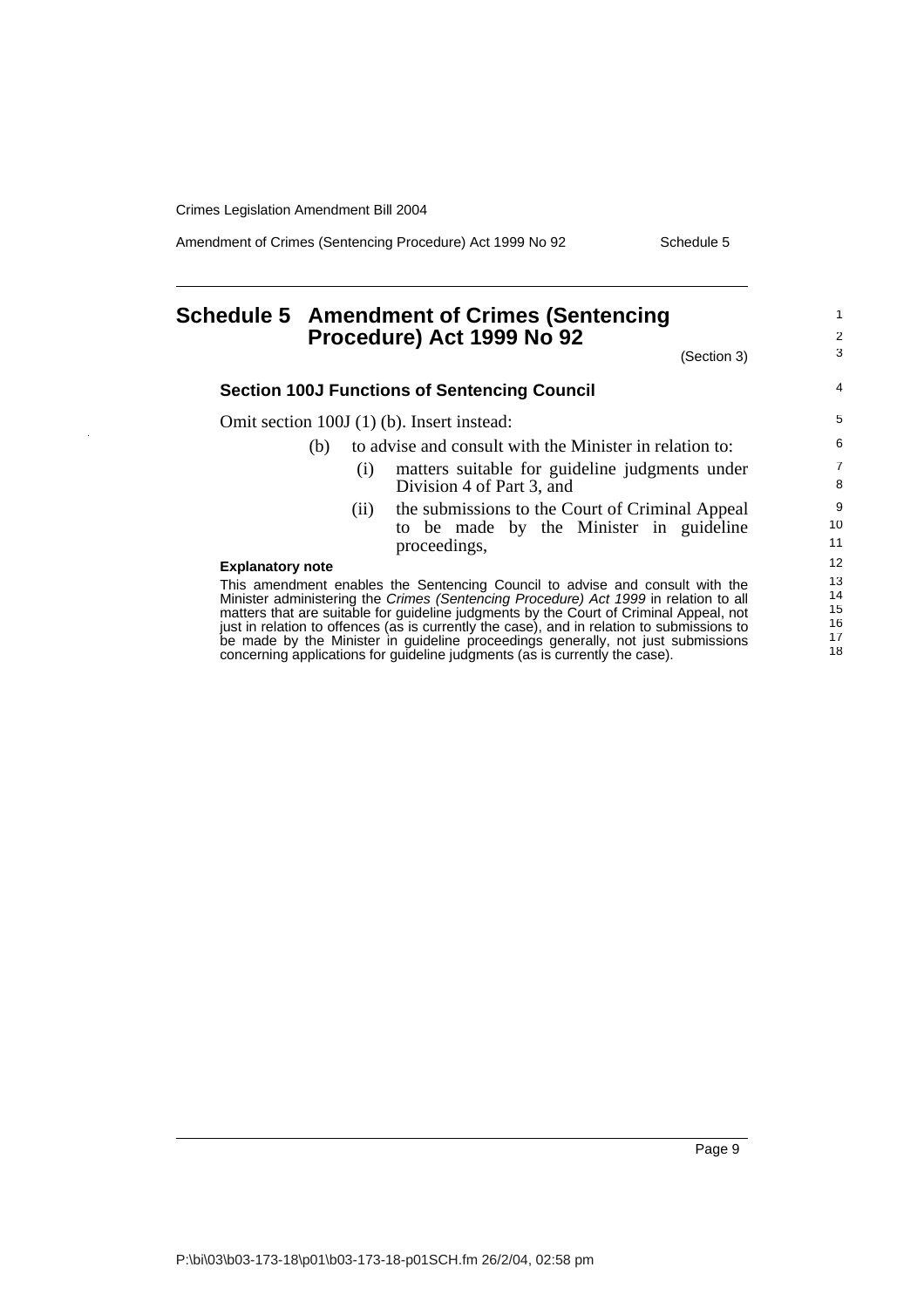Schedule 6 Amendment of Criminal Appeal Act 1912 No 16

### <span id="page-13-0"></span>**Schedule 6 Amendment of Criminal Appeal Act 1912 No 16**

(Section 3)

10

1 2 3

4

11 12

## **Section 7 Powers of court in special cases**

Insert "or may make such other order (including an order releasing the appellant from custody, either unconditionally or subject to conditions) as the court considers appropriate" after "due process of law" in section 7 (4).

#### **Explanatory note**

This amendment allows the Court of Criminal Appeal to make the same kinds of order with respect to an appellant whom it finds not guilty by reason of mental illness as a court of trial may make under section 39 of the Mental Health (Criminal Procedure) Act 1990 in respect of a person whom a jury finds not guilty by reason of mental illness.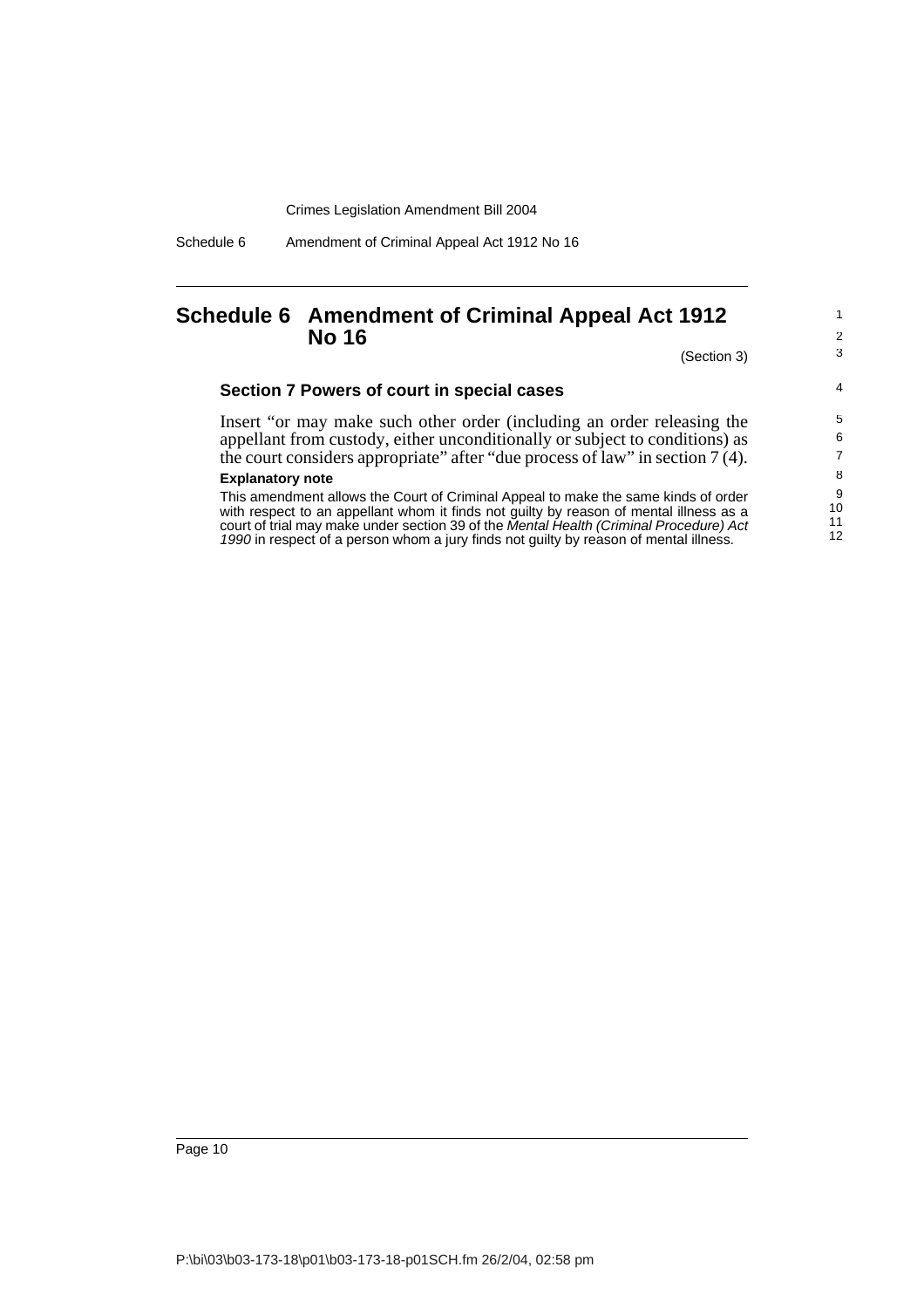J.

Amendment of Mental Health Act 1990 No 9 Schedule 7

<span id="page-14-0"></span>

|       | Schedule 7 Amendment of Mental Health Act 1990 No 9<br>(Section 3)                                                                                                                                                                                                                                                                                                                                                                  | 1<br>2                     |
|-------|-------------------------------------------------------------------------------------------------------------------------------------------------------------------------------------------------------------------------------------------------------------------------------------------------------------------------------------------------------------------------------------------------------------------------------------|----------------------------|
| [1]   | Section 81 Tribunal to review cases of persons found not guilty by<br>reason of mental illness                                                                                                                                                                                                                                                                                                                                      | 3<br>4                     |
|       | Omit section 81 (1) (b). Insert instead:                                                                                                                                                                                                                                                                                                                                                                                            | 5                          |
|       | to a person found, after a trial by a court or on an appeal,<br>(b)<br>to be not guilty by reason of mental illness and ordered:                                                                                                                                                                                                                                                                                                    | 6<br>$\overline{7}$<br>8   |
|       | under section 39 of the Mental Health (Criminal<br>(i)<br>Procedure) Act 1990, or                                                                                                                                                                                                                                                                                                                                                   | 9                          |
|       | under section 7 (4) of the Criminal Appeal Act<br>(ii)<br>1912 (including that subsection as applied by<br>section 5AA $(5)$ of that Act),                                                                                                                                                                                                                                                                                          | 10<br>11<br>12             |
|       | to be detained in a hospital or other place or to be<br>released from custody subject to conditions.                                                                                                                                                                                                                                                                                                                                | 13<br>14                   |
| [2]   | Section 101 Termination of classification as forensic patient of<br>person found not guilty by reason of mental illness                                                                                                                                                                                                                                                                                                             | 15<br>16                   |
|       | Omit section 101 (1) (b). Insert instead:                                                                                                                                                                                                                                                                                                                                                                                           | 17                         |
|       | to a person found, after a trial by a court or on an appeal,<br>(b)<br>to be not guilty by reason of mental illness and ordered:<br>under section 39 of the Mental Health (Criminal<br>(i)<br>Procedure) Act 1990, or                                                                                                                                                                                                               | 18<br>19<br>20<br>21       |
|       | under section 7 (4) of the Criminal Appeal Act<br>(ii)<br>1912 (including that subsection as applied by<br>section 5AA (5) of that Act),                                                                                                                                                                                                                                                                                            | 22<br>23<br>24             |
|       | to be detained in a hospital or other place or to be<br>released from custody subject to conditions.                                                                                                                                                                                                                                                                                                                                | 25<br>26                   |
| $[3]$ | Schedule 1 Dictionary of terms used in the Act                                                                                                                                                                                                                                                                                                                                                                                      | 27                         |
|       | Insert ", or released from custody subject to conditions," after "other<br>place" in paragraph (a) of the definition of <i>forensic patient</i> .<br><b>Explanatory note</b>                                                                                                                                                                                                                                                        | 28<br>29<br>30             |
|       | Item [1] extends the power of review conferred on the Mental Health Review Tribunal<br>by section 81 of the Mental Health Act 1990 to persons who are conditionally released<br>under section 39 of the Mental Health (Criminal Procedure) Act 1990 or section 7 of the<br>Criminal Appeal Act 1912, rather than (as is currently the case) only those persons who<br>are ordered under those provisions to be detained in custody. | 31<br>32<br>33<br>34<br>35 |
|       | Item [2] extends section 101 of the Mental Health Act 1990, and item [3] extends the<br>definition of forensic patient in the Dictionary to the Mental Health Act 1990, to include<br>a reference to persons so released.                                                                                                                                                                                                           | 36<br>37<br>38             |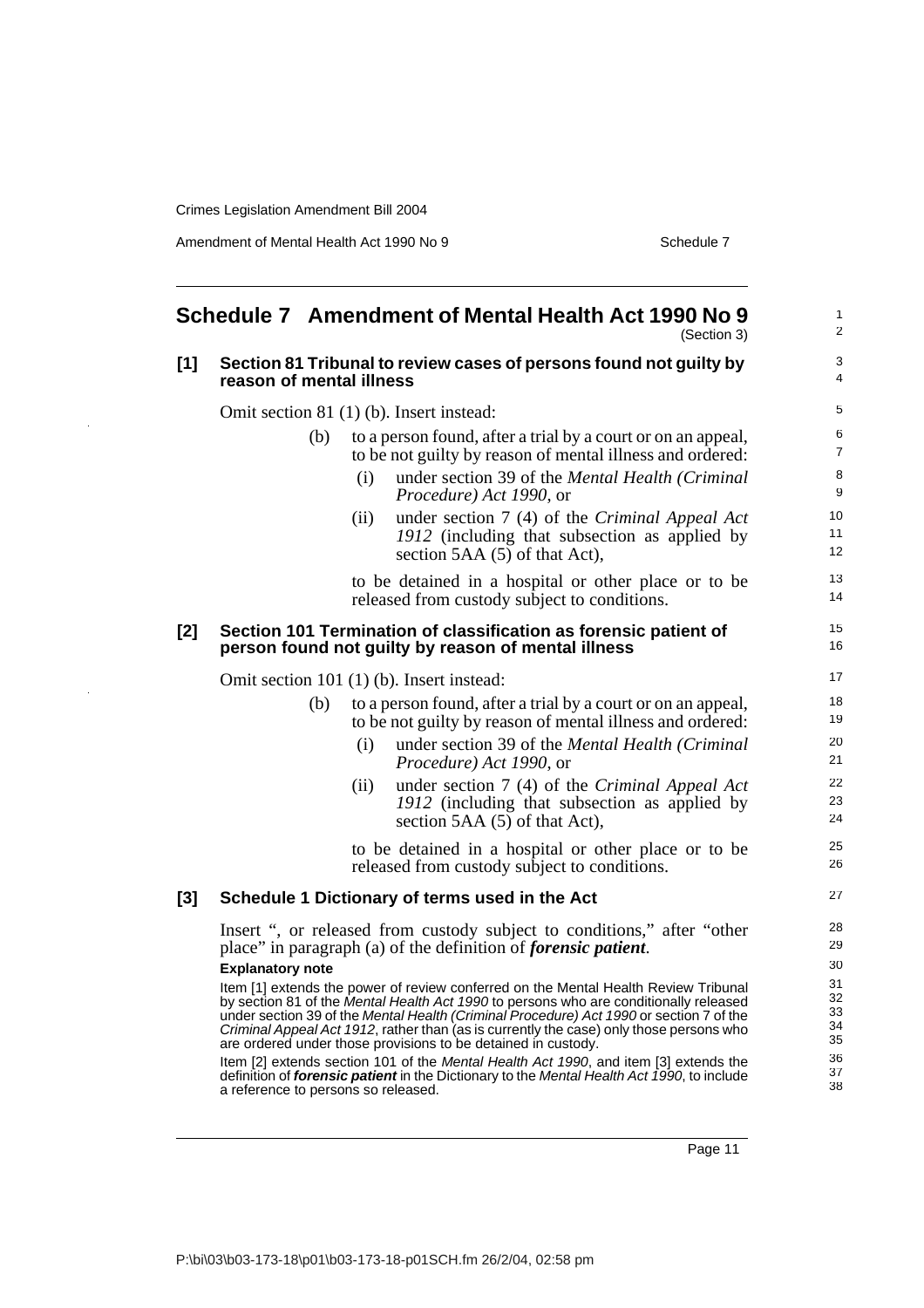Schedule 8 Amendment of Summary Offences Act 1988 No 25

## <span id="page-15-0"></span>**Schedule 8 Amendment of Summary Offences Act 1988 No 25**

(Section 3)

1  $\mathfrak{p}$ 3

4

5

6

#### **Part 3B**

Insert after Part 3A:

### **Part 3B Filming for indecent purposes**

#### **21G Filming for indecent purposes**

- (1) Any person who films, or attempts to film, another person to provide sexual arousal or sexual gratification, whether for himself or herself or for a third person, where the other person:
	- (a) is in a state of undress, or is engaged in a private act, in circumstances in which a reasonable person would reasonably expect to be afforded privacy, and
	- (b) does not consent to being filmed,

is guilty of an offence.

Maximum penalty: 100 penalty units or imprisonment for 2 years, or both.

- (2) For the purposes of this section:
	- (a) a person *films another person* if the person causes one or more images (whether still or moving) of another person to be recorded or transmitted for the purpose of enabling himself or herself, or a third person, to observe those images (whether while the other person is being filmed or later), and
	- (b) a person is *engaged in a private act* if the person is engaged in using the toilet, showering or bathing, carrying on a sexual act of a kind not ordinarily done in public or any other like activity.

#### **21H Installing device to facilitate filming for indecent purposes**

Any person who installs any device, or constructs or adapts the fabric of any building, vehicle, vessel, tent or temporary structure for the purpose of facilitating the installation or